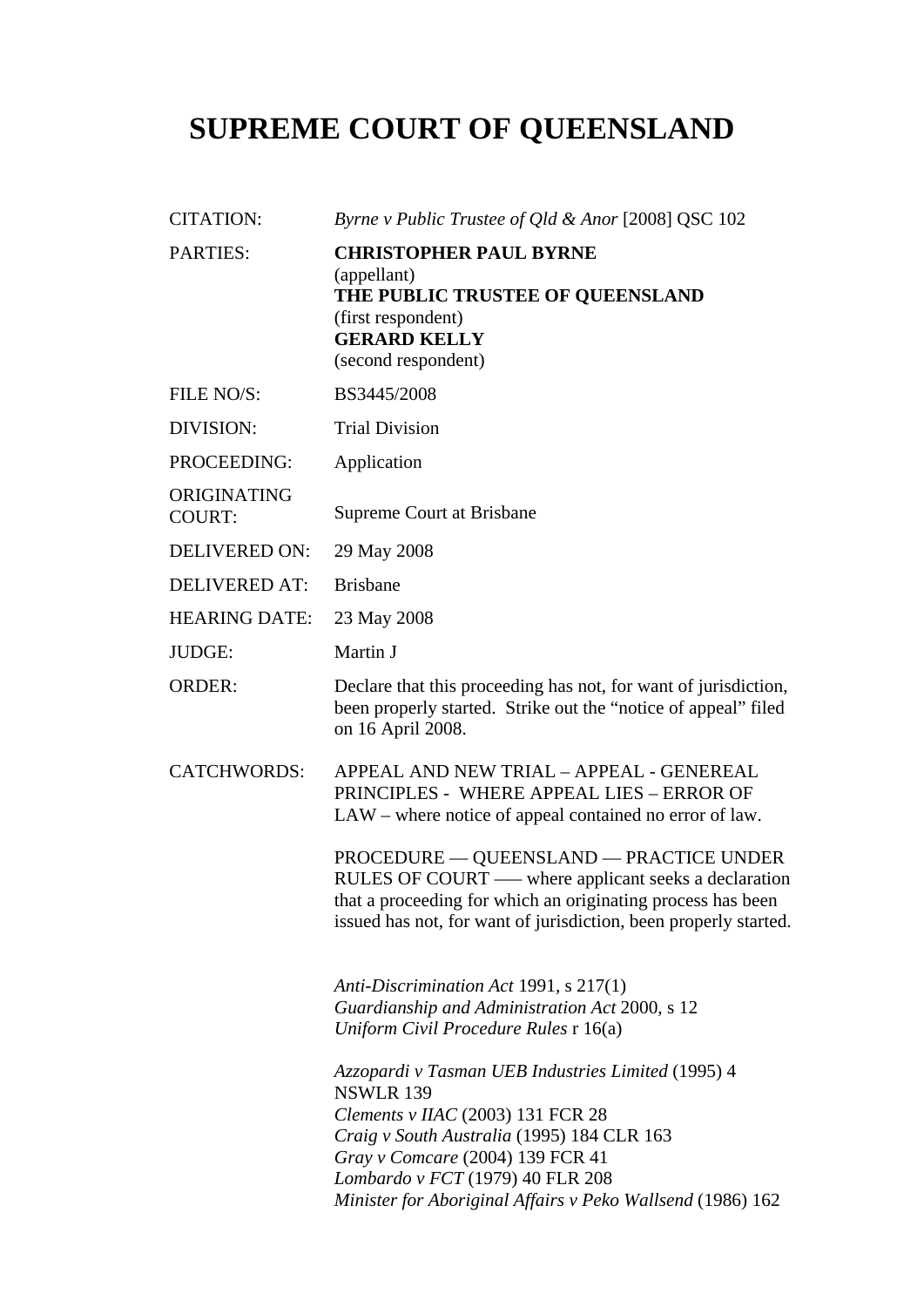CLR 24

respondents

| COUNSEL:           | C J Murdoch for the first and second respondents (applicants)<br>Mr Byrne appeared for himself. |
|--------------------|-------------------------------------------------------------------------------------------------|
| <b>SOLICITORS:</b> | Mark Crofton Official Solicitor for the first and second                                        |

[1] This is an application by the first and second respondents for a declaration pursuant to r 16(a) of the *Uniform Civil Procedure Rules* that a notice of appeal filed by the appellant on 16 April 2008 has not, for want of jurisdiction, been properly started.

#### **History**

- [2] On 1 April 2008 Mr Rangiah, sitting as a member of the Anti-Discrimination Tribunal, ordered that a complaint made by Christopher Paul Byrne ("Byrne") against the first and second respondents be dismissed. His reasons can be found at [2008] QADT 6. Byrne had alleged that the first and second respondents had discriminated against him on the basis of his impairment, namely a psychiatric illness – bipolar disorder.
- [3] In 2003 the Guardianship and Administration Tribunal (GAAT) appointed administrators for Byrne in financial matters. Those persons later applied to GAAT for leave to withdraw and on 23 April 2004 GAAT ordered that the Public Trustee of Queensland be appointed as administrator for Byrne for all financial matters. The second respondent ("Kelly"), an employee of the Public Trustee, was the person charged with administering those matters. That order, having been made pursuant to s 12 of the *Guardianship and Administration Act* 2000, necessarily involved a finding that Byrne was not capable of understanding the nature and effect of decisions about financial matters or was not capable of freely and voluntarily making decisions about financial matters.
- [4] The complaint made by Byrne arose out of his relationship with the Public Trustee. The major part of Byrne's complaint concerned a proposal by the Public Trustee to sell his residence in order to pay mounting debts. The mortgagee had been threatening to take possession of the property and exercise its power of sale. It was refusing to negotiate another repayment plan. Byrne was quite concerned about the proposal sale and vigorously opposed it.
- [5] The part of the complaint which, Byrne said, attracted the protections of the *Anti-Discrimination Act* 1991 was that the Public Trustee had discriminated against him by refusing to take any legal action on his behalf against insurance companies and a firm of solicitors. Byrne maintained that the first owed him substantial amounts of money and the second was liable to pay him damages.
- [6] Mr Rangiah was satisfied that the decision not to pursue legal proceedings against the insurance companies and the solicitors was made bona fide in what the Public Trustee and Mr Kelly perceived to be the best interests of Byrne. Mr Rangiah expressed the view that, had the Public Trustee been administering the financial affairs of a person without Mr Byrne's incapacity, the same decision not to pursue proceedings would have been made as it would have been in the best interests of the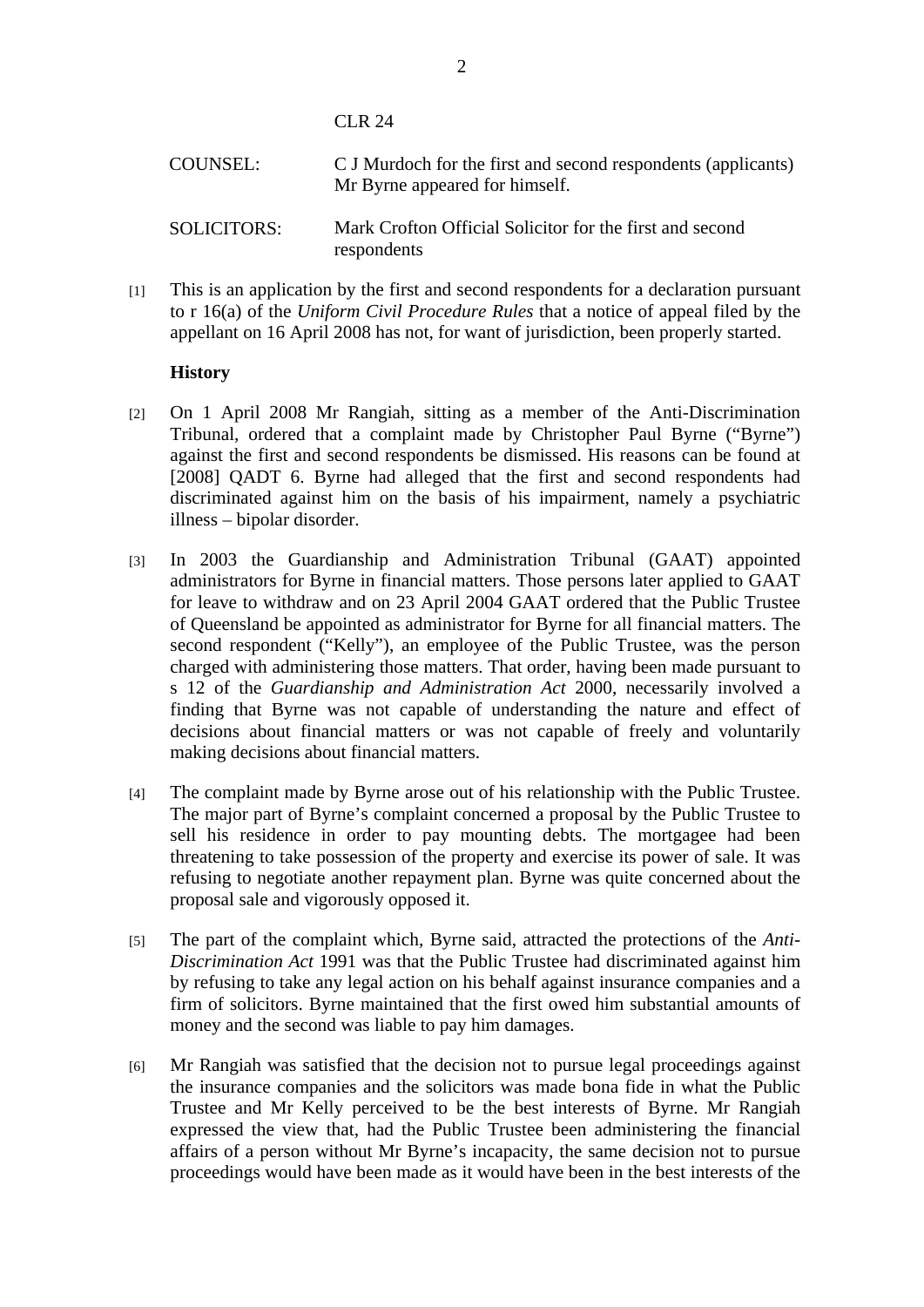person. He went on to find that Byrne had not made out a case that the Public Trustee had discriminated against him.

[7] There were other allegations made by Byrne against Kelly and each of those was found not to have been proved.

## **Notice of appeal**

- [8] On 16 April this year Byrne filed a "Notice of Appeal" against the decision of Mr Rangiah in which he sought that that decision be quashed pursuant to s 218(a) of the *Anti-Discrimination Act* 1991 and that the matter be remitted to the Tribunal for rehearing.
- [9] The grounds stated in the notice are unrelated to either Byrne's initial complaint or the decision of the Tribunal. They refer, amongst other things, to Byrne's will, persons who are said to be beneficiaries under the will, the views of the Prime Minister about freedom of information provisions, and assertions of actions of some people amounting to perverting the course of justice and perjury.

## **Requirements for matters of appeal**

- [10] Section 217(1) of the *Anti-Discrimination Act* 1991 provides: "A party to a proceeding before the tribunal may appeal to the Supreme Court against a tribunal decision on a question of law."
- [11] A question of law can arise in the following circumstances:
	- (a) when construing statutory provisions (see *Azzopardi v Tasman UEB Industries Limited* (1995) 4 NSWLR 139 at 156-7);
	- (b) when determining whether facts which have been fully found fall within the provision of a statute (see *Hope v Bathurst City Council* (1980) 144 CLR 1 at 7).
	- (c) when considering whether a consideration which was taken into account was irrelevant (see *Gray v Comcare* (2004) 139 FCR 41 at paragraph 11);
	- (d) when considering whether a relevant consideration that the decision maker was bound to take into account was not taken into account (see *Craig v South Australia* (1995) 184 CLR 163 at 179; *Minister for Aboriginal Affairs v Peko Wallsend* (1986) 162 CLR 24 at 39);
	- (e) when determining whether a conclusion of fact is supported by any evidence (see *Lombardo v FCT* (1979) 40 FLR 208 at 210);
	- (f) when considering whether procedural fairness has been denied to a party (see *Clements v IIAC* (2003) 131 FCR 28 at paragraphs 8 and 66.

#### **Conclusion**

[12] The notice of appeal in this matter is: difficult to follow, diffuse and unrelated to the matter that was decided by Mr Rangiah. It does not raise a question of law with respect to anything contained within the reasons for the decision of the Tribunal. As such, it is not a notice of appeal in accordance with the *Anti-Discrimination Act* and so it is appropriate to declare that this proceeding has not, for want of jurisdiction, been properly started and I strike out the "Notice of Appeal" filed on 16 April 2008.